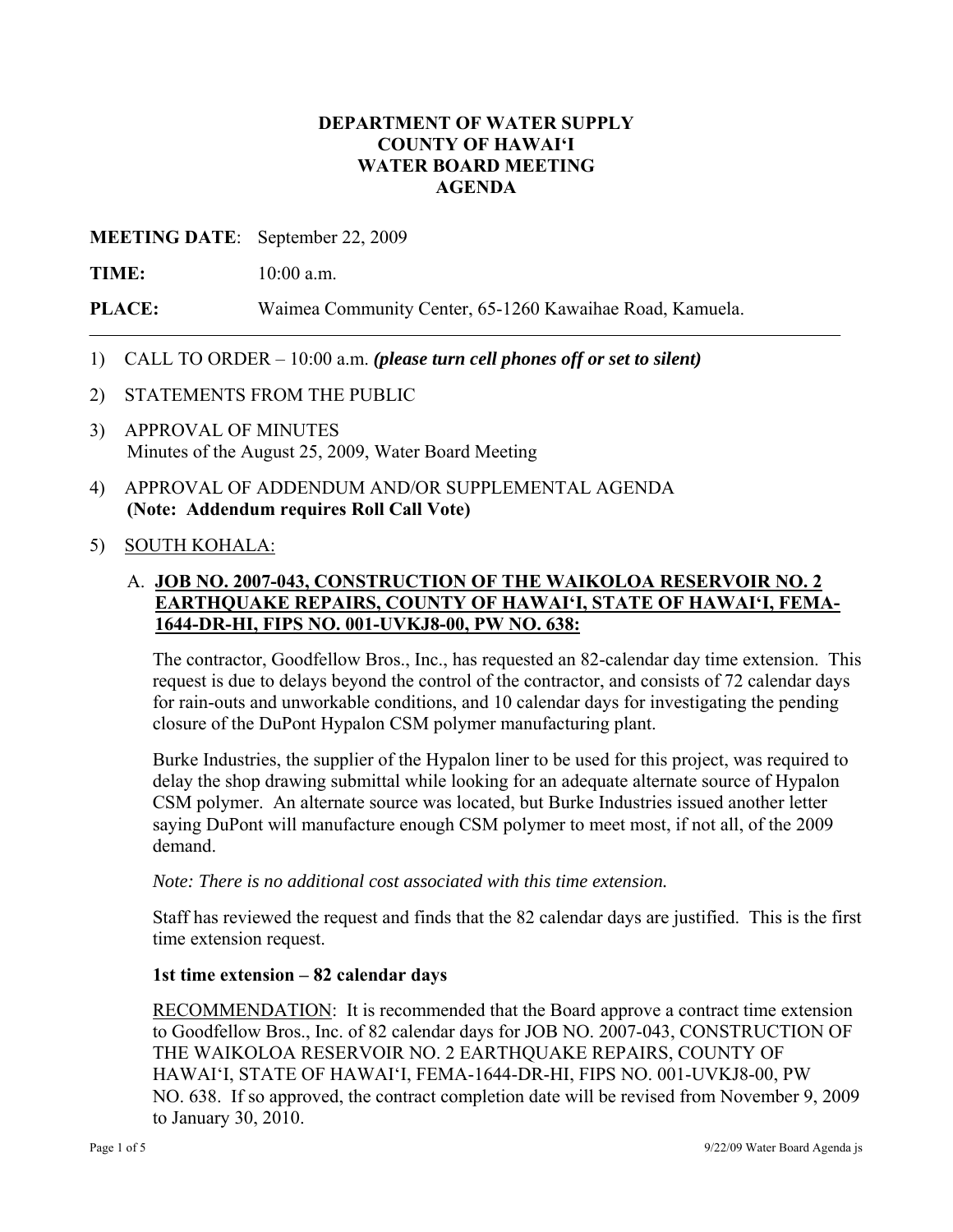# 6) NORTH KONA:

# A. **JOB NO. 2004-839, KEŌPŪ-PU'UHONUA PRODUCTION WELL AND 1.0 MG RESERVOIR:**

The contractor, Isemoto Contracting Co., Ltd., requests a 74-calendar day time extension. This request is due to additional work requested by the Department for off-site waterline work needed to allow water from this project to feed into the Department's existing distribution system.

Staff has reviewed the request and finds that the 74 calendar days are justified.

| Ext.<br>#                                   | <b>From:</b> | To:        | Calendar<br><b>Days</b> | <b>Reason for Time Extension</b>                            |
|---------------------------------------------|--------------|------------|-------------------------|-------------------------------------------------------------|
|                                             | 8/19/2008    | 11/18/2008 | 91                      | Process building permit                                     |
|                                             | 11/18/2008   | 6/3/2009   | 197                     | Deepwell motor and pump<br>manufacturing, shipping, testing |
| 3                                           | 6/3/2009     | 7/10/2009  | 37                      | Clean and bail well                                         |
|                                             | 7/10/2009    | 9/30/2009  | 82                      | HELCO and HawaiianTel work                                  |
|                                             | 9/30/2009    | 12/13/2009 | 74                      | Additional off-site waterline work                          |
| <b>Total Days</b> (including this request): |              |            | 481                     |                                                             |

This is the **fifth** extension request.

RECOMMENDATION: It is recommended that the Board approve a contract time extension to Isemoto Contracting Co., Ltd., of seventy-four (74) calendar days from September 30, 2009 to December 13, 2009, for JOB NO. 2004-839, KEŌPŪ-PU'UHONUA PRODUCTION WELL AND 1.0 MG RESERVOIR.

# B. **AMENDMENT OF WATER FACILITIES AGREEMENT – SEASCAPE DEVELOPMENT, LLC**

On October 28, 2008, Seascape Development, LLC ("Seascape") and the Water Board entered into a Water Facilities Agreement for the development, construction and installation of certain improvements and other water transmission-related facilities in the vicinity of the Water Board's existing Kalaoa Well. Seascape was to also complete the engineering and design work, and assign the same, as well as obtain all necessary permits in accordance with DWS requirements within one year of the executed Agreement. The current deadline is October 28, 2009. However, the current challenging economy as well as the bank liquidity crisis makes it impossible for Seascape to proceed on the schedule it originally had envisioned. Seascape is proposing to amend the Water Facilities Agreement to extend such submittal deadline to October 28, 2010, an extension of one year. Seascape feels that this new deadline will enable them to meet their obligations in the current economic climate.

Staff has reviewed the Amendment of Water Facilities Agreement and finds it acceptable.

RECOMMENDATION: It is recommended that the Water Board approve the Amendment of Water Facilities Agreement subject to review and approval by Corporation Counsel.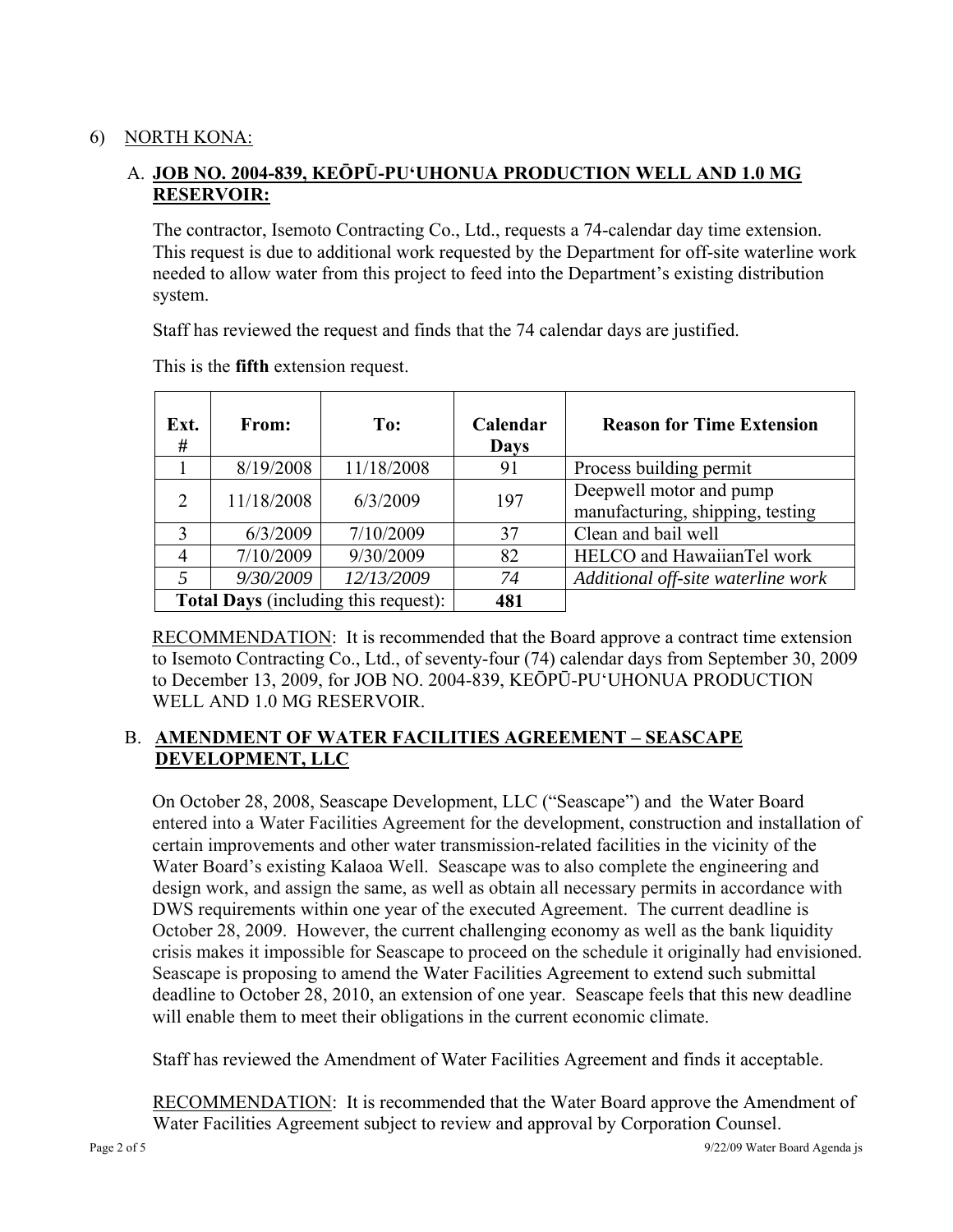# 7) SOUTH KONA:

# A. **TRANSFER OF 25 KSA II EQUIVALENT UNITS OF WATER -- TAX MAP KEY 8-1-008:004**

The department has received a request from Ms. Sharilyn Shields, with West Hawaii Excavating, Inc., on behalf of Robert E. and Amy Hagen Cowell, to transfer 25 water commitments attached to Tax Map Key Parcel 8-1-008:004, formerly owned by Timothy and Sheryl Dernback, to the Amy Hagen Cowell Trust, the current owner of TMK Parcel 8-1-008:004.

The 25 units originated with the Kona Source Agreement II (also known as KSA II), under which DWS gave water commitments to landowners who helped invest in source water development.

RECOMMENDATION: It is recommended that the Water Board approve the transfer of water commitments for twenty-five (25) equivalent units from the former owners, Timothy and Sheryl Dernback, to the current owner, the Amy Hagen Cowell Trust.

#### 8) MISCELLANEOUS:

### A. **INTRODUCTION OF STATE PIPE TAPPING TEAM CHAMPIONS OF 2009:**

Waimea Pipe Tapping Team, the state champions for 2009, to be introduced to the Water Board.

## B. **DEDICATION OF WATER SYSTEMS:**

The Department has received the following documents for action by the Water Board. The water systems have been constructed in accordance with the Department's standards and are in acceptable condition for dedication.

#### **1. GRANT OF EASEMENT AND BILL OF SALE**

Subdivision Application No. 2007-000677 Rodillas Subdivision Grantor: Francis H. and Martha A. Rodillas TMK: (3) 2-5-040:018 E.W.O. 2009-047 No. of Lots: 2 Zoning: FA-2A Final Inspection Date: (*TBA)* Facilities Charge: \$5,500.00 Date Paid: 09/10/09 Water System Cost: (*TBA)* 

**RECOMMENDATION:** It is recommended that the Water Board accepts these documents subject to the approval of the Corporation Counsel, and that either the Chairman or the Vice-Chairman be authorized to sign the documents.

# C. **VEHICLE BID NO. 2008-11, FURNISHING AND DELIVERING VEHICLES TO THE DEPARTMENT OF WATER SUPPLY:**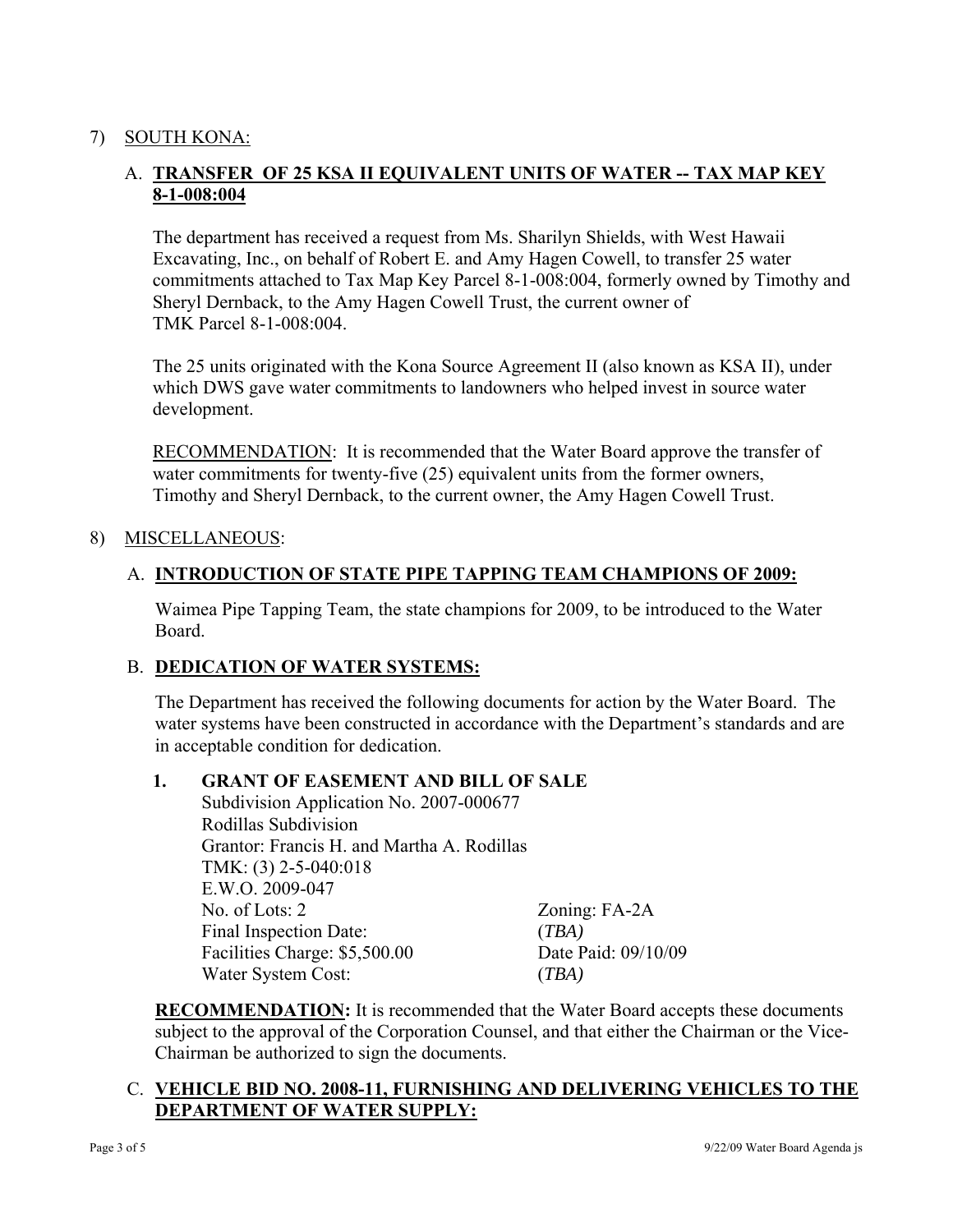The Department will provide an update on the location of the vehicles, which have arrived on U.S. soil.

### D. **ENERGY MANAGEMENT ANALYST UPDATE:**

Report to be given.

### E. **MONTHLY PROGRESS REPORT:**

Submission of Progress Report of Projects by the Department *(see attached)*. Department personnel will be available to respond to questions by the Board regarding the status/progress of any project.

### F. **REVIEW OF MONTHLY FINANCIAL STATEMENTS**:

Submission of financial statements and information relating to the financial status of the Department. Department personnel will be available to respond to questions by the Board relating to the financial status of the Department.

### G. **POWER COST CHARGE UPDATE:**

A Public Hearing on the Power Cost Adjustment Clause was held today. Public Hearing Notice was published in the Hawai'i Tribune-Herald and in the West Hawai'i Today on August 31 and September 2, 2009.

The Department's power cost charge (PCC) formula allows updating of the PCC as often as every two months. The PCC was changed to its present \$1.83 per 1,000 gallons effective July 1, 2009. The Power Cost Adjustment for August 2009 was **\$1.68** per 1,000 gallons.

Discussion of an appropriate revision to the PCC will be held.

RECOMMENDATION: It is recommended that the Water Board approve the proposed cost of the Power Cost Adjustment to **\$1.68** per thousand gallons based on the August 2009 calculations, effective the first day of the month after proposed establishment of the rate by the Water Board.

## H. **WATER RATE STUDY:**

Discussion on the new water rate study that the Department is planning to conduct, to address the shortage of funds being generated from water sales.

## I. **BUDGET STATUS AND PROPOSED ACTIONS:**

Status of the current budget will be discussed, along with proposed actions implemented and anticipated savings. (See attached FY10 Budget Analysis.)